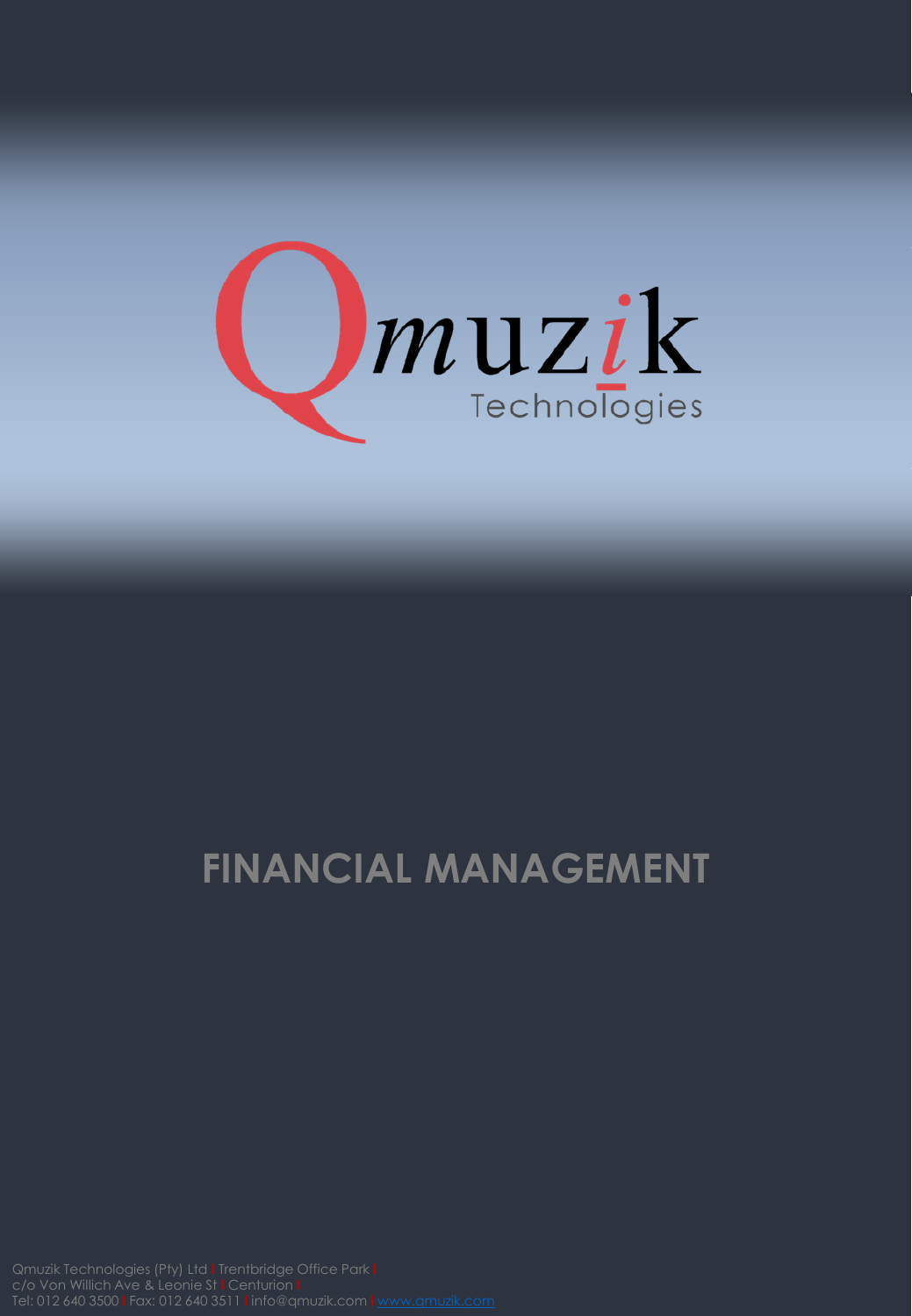



Qmuzik's financial management functionality is developed to integrate seamlessly with the rest of the business processes within an organisation. This methodology allows the system to deliver immediate and real-time visibility of enterprise-wide financial results. Qmuzik delivers a complete financial management software solution through the following components:

# QMUZIK GENERAL LEDGER:

The highly flexible account coding structure of the General Ledger can be easily modified to meet changing business needs without disrupting existing business processes. Accommodating common, workflow-based budgeting and commitment control processes that are shared across both project and cost centre expense management, Qmuzik General Ledger enables financial managers to implement budgeting and control processes that fit the needs of individual departments and projects while maximizing efficiency of the budget control process and associate financial audit trails and drill-downs to journal sources.

### ACCOUNTS RECEIVABLE:

With complete, real-time integration to Qmuzik Project Management, Sales Management and General Ledger, the Accounts Receivable module provides a single feature-rich system to handle all billing, collection, payment processing, cash application, and revenue recognition. From over the counter sales to order shipments and project-based progress billing, Accounts Receivable provides tools and flexibility to automate and streamline collection and payment processing.

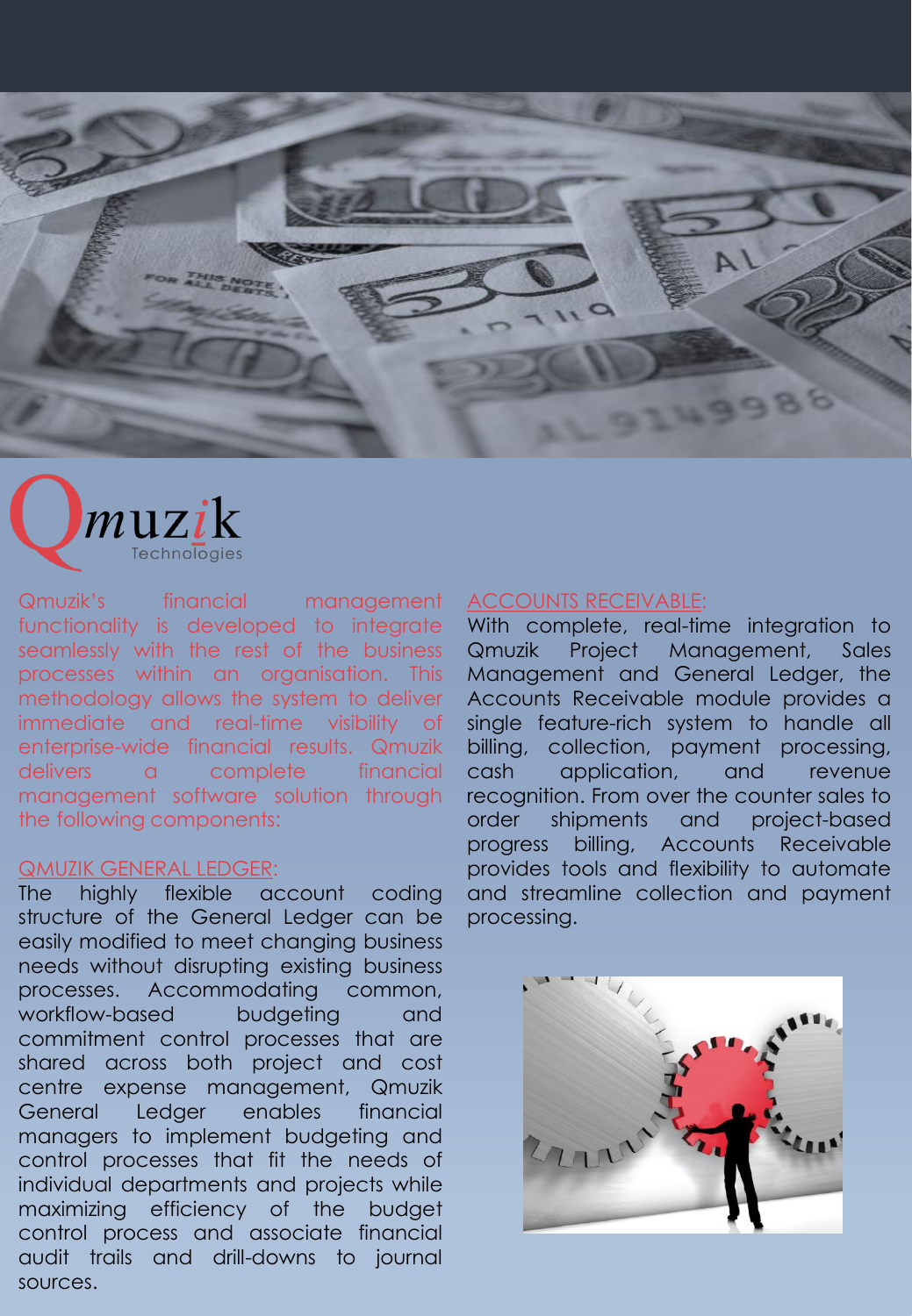Accounts Payable is fully integrated with Qmuzik Procurement and the General Ledger to complete the workflow cycle of the procurement process.

As with all other Qmuzik modules, Accounts Payable incorporates flexibility, workflow and online, real time visibility of status allowing users to implement A/P processes that "fit" their business needs. The system dynamically reacts on all inventory receipts and returns related to purchase orders and have built-in test equipment to ensure that invoicing and payments remain in line with the source purchase order lines in terms of currencies, pricing, quantities, tax-, freight-and settlement terms.

Since services cannot be confirmed by receiving stores as holds true for hardware receipts, invoices for services can be set-up to enforce beneficiary approval prior to allowing supplier payments.

Provision is made for user-defined overpayments and over-receipts and multiple payment options are provided with predefined preferences per supplier.

# QMUZIK ASSET MANAGEMENT:

All businesses need to be able to record, track and manage a variety of different types of assets. Indirect assets, such as office furniture and personal computers, need to be tracked and valued through the basic asset life cycle of receipt, payment, tracking, depreciation, scrapping and/or disposal. Direct assets, such as machinery and equipment have additional requirements to support planning and issuance to production and fulfilment operations.

Qmuzik also provides extensive features for assets, which have maintenance significance and need to be scheduled for preventative maintenance or corrected during unplanned maintenance events. This functionality fully interfaces with all other supply chain processes to procure, subcontract, maintain, rework, repair and upgrade assets during its complete life cycle, with full visibility of all events, the asmaintained-structure of the asset, its location, ownership, readiness for use and warranty details.